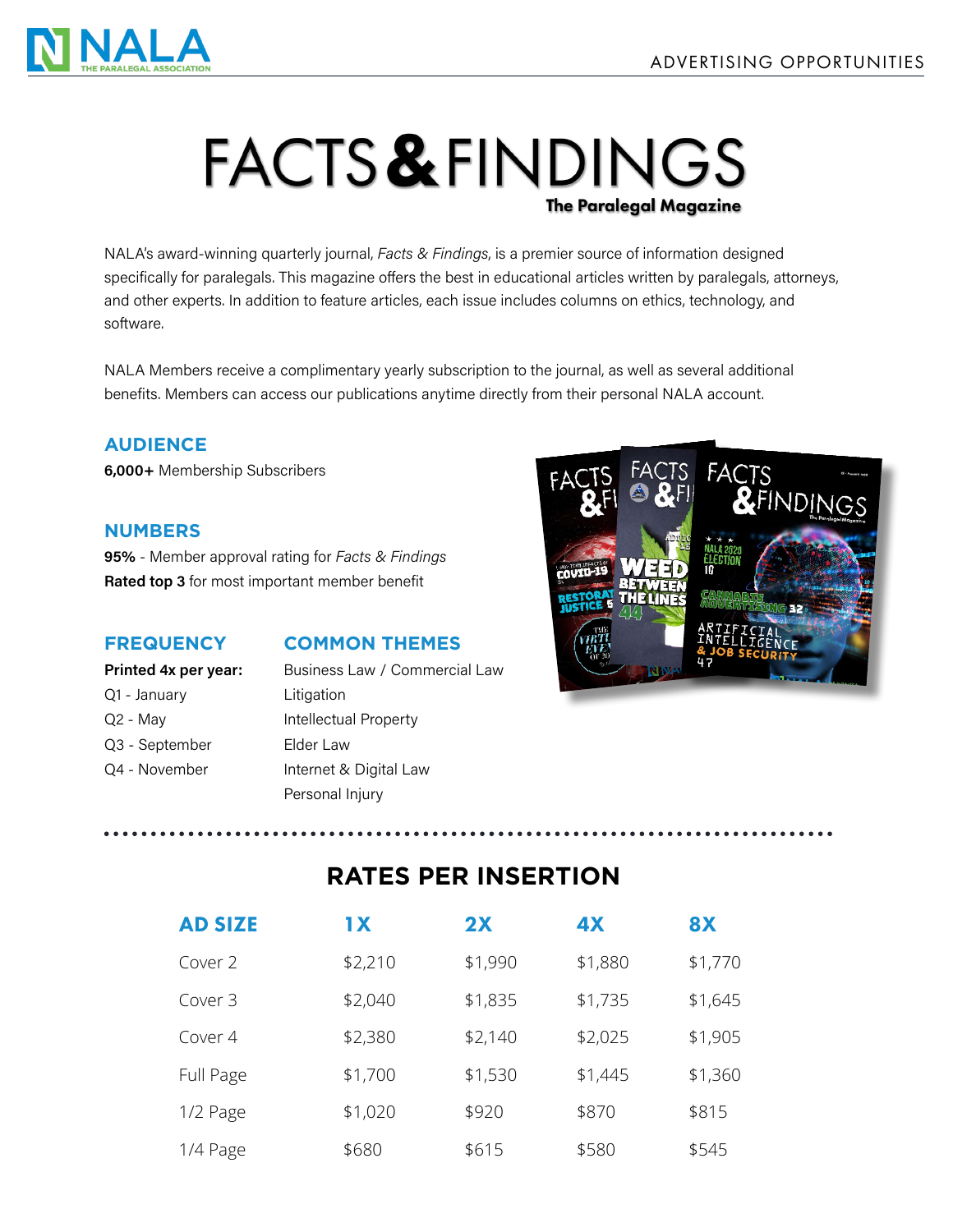

## **2022 PRODUCTION SCHEDULE**

| <b>ISSUE</b>   | <b>SPACE</b> | <b>ARTWORK</b> | <b>MAILING</b> |
|----------------|--------------|----------------|----------------|
| Q1 - January   | 10/1         | 10/15          | 12/15          |
| Q2 - May       | 2/1          | 2/15           | 4/15           |
| Q3 - September | 6/1          | 6/15           | 8/15           |
| Q4 - November  | 8/1          | 8/15           | 10/15          |

### **PRINTED ARTWORK SPECIFICATIONS**



PDF artwork that does not follow the specifications outlined will be returned for reformatting.

**Full Trim Page Size (4-color):** 8.25" X 10.75" *(include .25 inch bleed)* Safety Size: 7.75" X 10.25"

**1/2 Page Size (4-color):** 7.75" X 5" *(bleeds are not permitted)*

**1/4 Page Size (4-color):** 3.625" X 5" *(bleeds are not permitted)*

- **Submission Guidelines:**
- PDF ONLY/ CMYK
- 300 dpi @100%
- All fonts should be embedded.
- Bleed ads should include trim marks and a .25 bleed

Ads must not be designed to blend in with the site, mimic NALA brand image, include fake form elements or incorporate graphic symbols that represent non-existent functionality. If the artwork has the same background color as the page, it must contain a visible border.